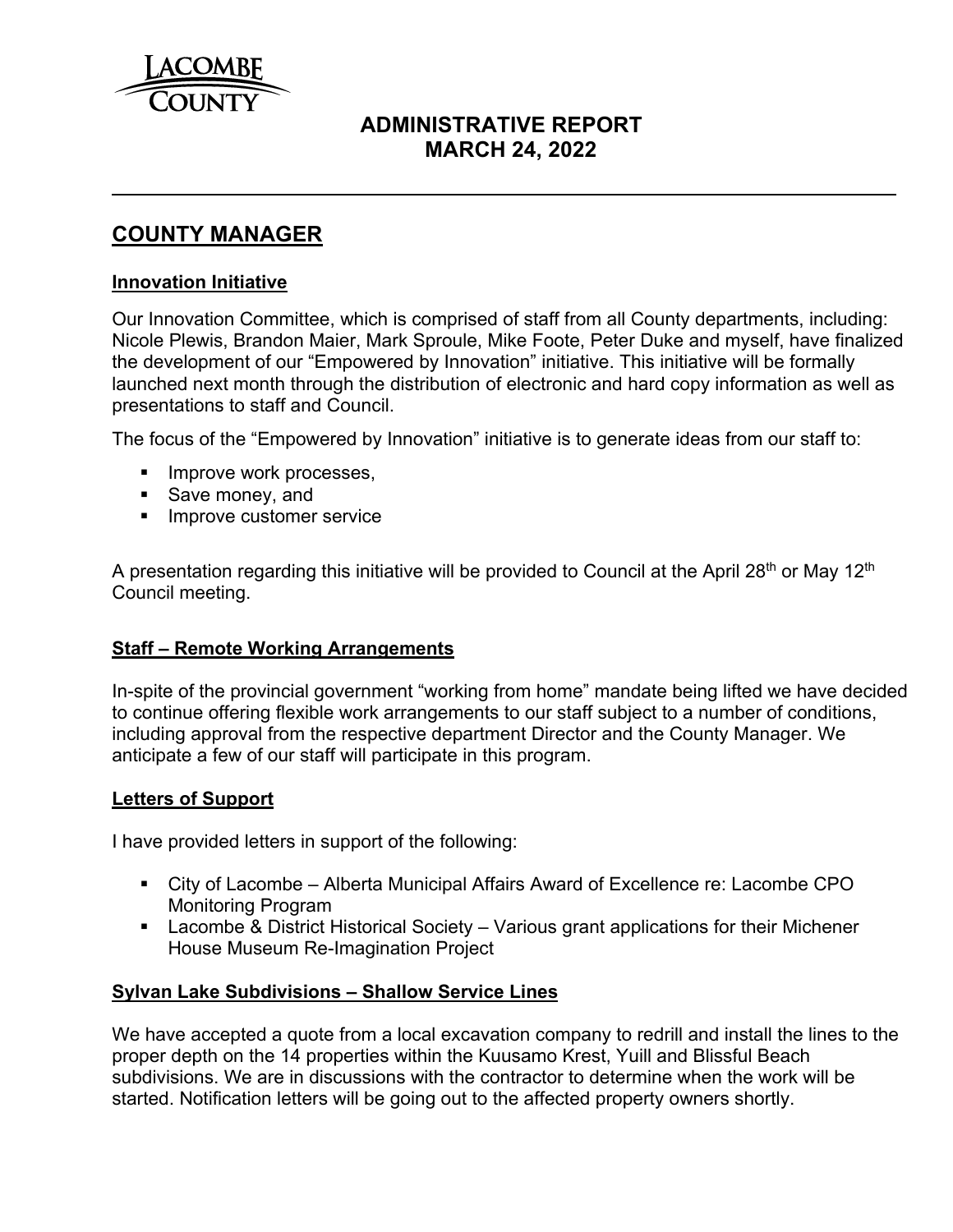

### **Urban Dirtworks Inc. – Sylvan Lake**

Urban Dirtworks Inc. has not accepted the County's Offer to Settle and in the alternative have served us with their filed Statement of Defence. We continue to work with our legal counsel on this issue.

#### **Acting County Manager**

Thanks to Bill Cade for serving as the Acting County Manager in my absence for the past quarter. Dale Freitag will be serving in this capacity for the period of April  $1<sup>st</sup>$  – June 30<sup>th</sup>.

#### **Communications**

#### **Media Releases/Online Promotion**

- Paid Parking (communication, Q&A, brochure, communications plan and online promotion) to come after March  $24<sup>th</sup>$  meeting
- Farm Vehicle Safety Checks (media release, online promotion, radio ad creation)
- Fire Permit Season (media release, online promotion)
- Spring Tune Up Health and Safety Fair (will do 2-week blitz before the event possible radio along with social media and media release)
- Supporting our Planning department's upcoming public hearings
- Promotion Employment opportunities
- Extensive campaign for Invasive Species Week (early March online and in County News)

#### **Other Communications Items**

- Working with Council/Senior Management on upcoming ratepayer/trade show presentations
- Working with EDO on various promotional campaigns, including hand out for Trade Show
- Compiled all current documents and sending to FOIP/Records Management for creation of a Public Documents area. We hope to use this repository to store all the documents that will be on the public website, allowing for easier updates by staff (single location)

# **PLANNING**

### **Degraff's RV Resort – Phase 2B**

The developer has applied to the County for approval to commence construction on the next 23 units in the development along with the wastewater force main connection to the Lincoln Utility System. Staff are currently reviewing the design drawings.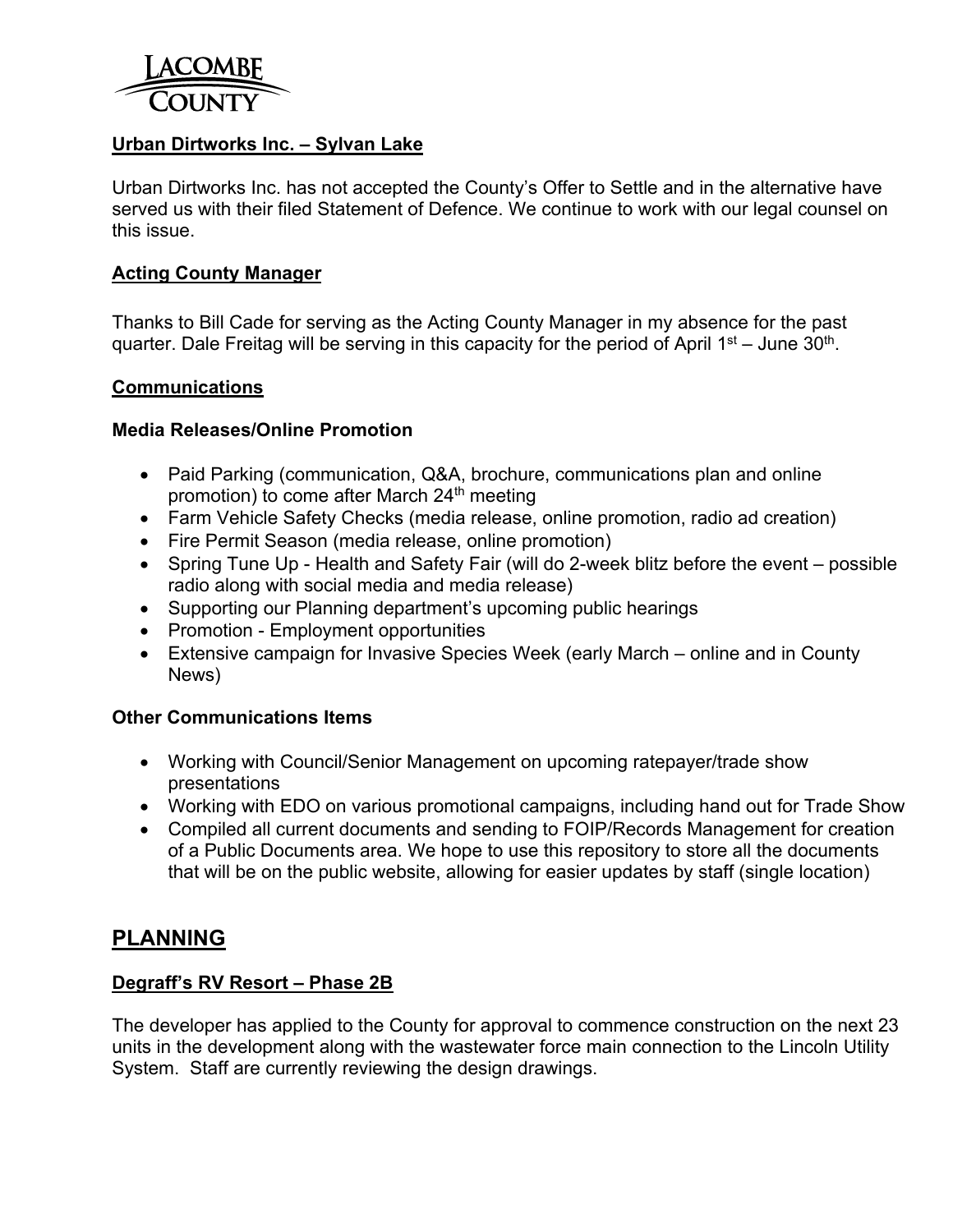

# **Eagles Quay**

The realtor for this development has indicated that they have sold five of the lots, two others are conditional and only two remain for sale. He anticipates it to be sold out in the coming months. He also advised that he has received quite a bit of interest from buyers in Ontario and British Columbia looking to move to Alberta.

#### **Sylvan Lake Land Donation**

The subdivision for the Burns donation of 19.5 acres of natural area adjacent to Sylvan Lake has been completed. Staff are working with the Burns to finalize the registration of the subdivision with Land Titles and anticipate the transfer to be complete in the next few months.

#### **Silverwood Estates**

Gerald and Kellie Berg had applied to name their 5-lot country residential subdivision "Silverwood Estates". The subdivision is located in the Milton area (Pt. SE 15-41-26-W4M). The proposed name is consistent with the County's *Policy AD(20) Subdivision and Road Naming*. The proposed name was approved by the County Manager as it relates to the flora or fauna of the area, and there are no other developments with similar names that may be confused as a result of this naming application.

### **The Slopes**

The Slopes has advised staff that they will be consolidating four of their High-Density multifamily lots into two lots to meet the minimum lot size for the Country Residential Cluster District. They will make an application to rezone them shortly as they feel that they are better suited to single family homes, as they indicated to Council recently. To facilitate this, they will slightly adjust their future phases to ensure they pick up the two lots lost so that the overall lot count for the development remains the same at 49 lots as originally approved.

#### **Rural Entrepreneur Stream Immigration Program**

The new Alberta Advantage Immigration Strategy was announced on February 16<sup>th</sup> during the Premier's Summit on Fairness for Newcomers. One of the new streams is designed for newcomer entrepreneurs who want to start a business or purchase an existing business – specifically in rural areas (those with fewer than 100,000 people). Lacombe County has enrolled in this program, with the EDO acting as the contact person. Our commitment is to work with newcomers throughout the process.

### **Alberta on the Plate**

This is a promotional program in collaboration with the Agricultural Department to feature County producers, growers, restaurants and everything related to food. As part of the program, a festival is scheduled for August 12-21. The exposure will be spread out through the rest of the year as well. Restaurants and producers from our area have participated in the past on a more informal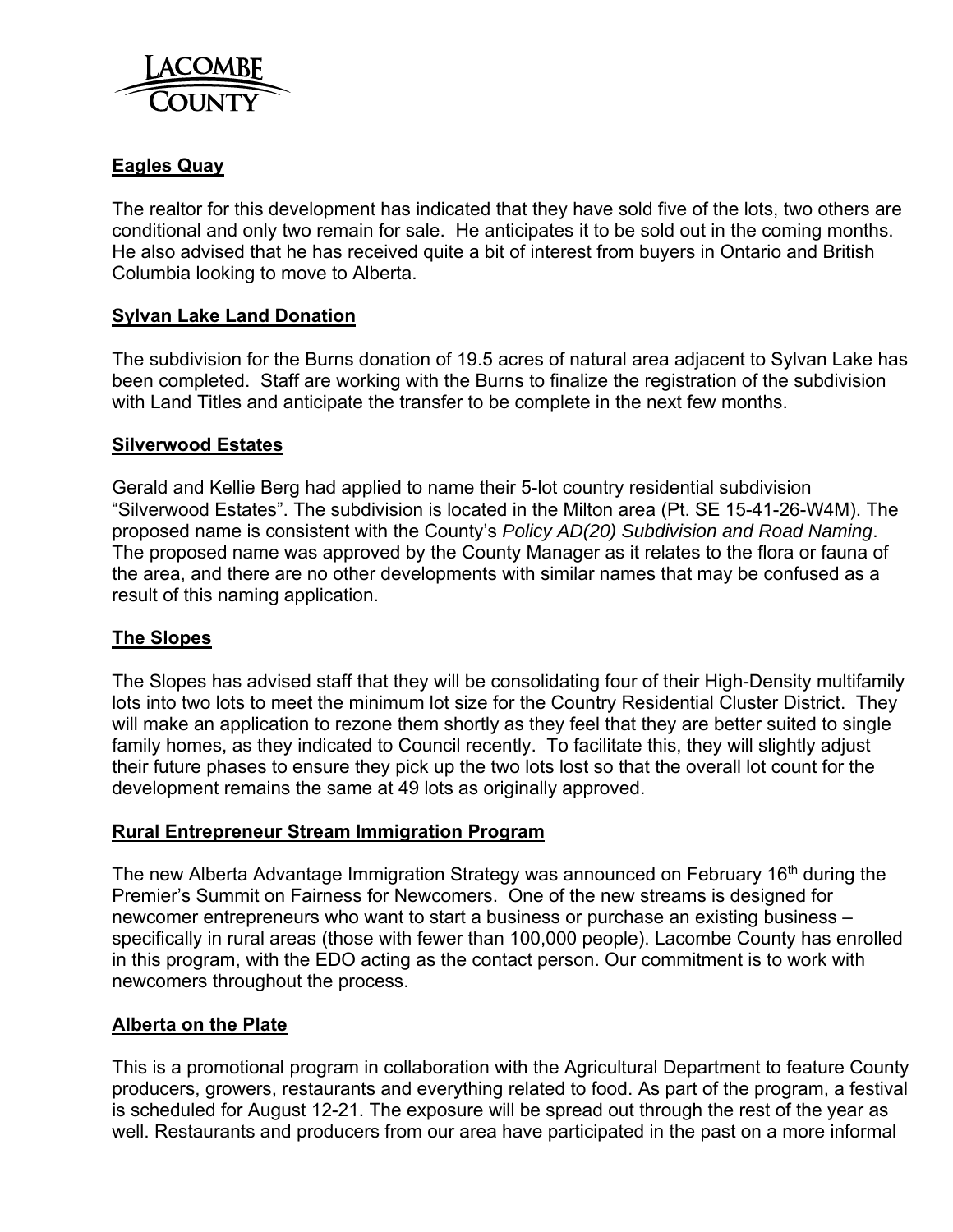

level. By becoming an official 'destination partner', this is a great opportunity to continue to tell the 'food story' of Lacombe County.

### **Land and Property Rights Tribunal (LPRT)**

The LPRT made a decision on the Jan Drost subdivision for a 4-acre first parcel out subdivision. The appellant sought a larger parcel than the 1.62 hectare (4.0 acre) maximum normally allowed under the MDP to preserve an existing tree stand. The LPRT allowed, in part, the appeal, and varied the Subdivision Authority's decision of conditional approval. The LPRT found the tree stand is not a fragmenting feature and does not justify a larger parcel given the directions in the land use planning documents and the County's consistent application of the maximum size restriction. However, Alberta Transportation requires a 20 metre service road caveat to be registered against the parcel's title. While the LPRT accepted this land should be dedicated by caveat to ensure long term safe access, this land should not count toward the maximum parcel area.

### **Compliance**

The unauthorized trailer signs along Highway 771 and Highway 20 have been removed.

# **CORPORATE SERVICES**

### **General**

- Sylvan Lake Regional Water/Wastewater Commission
	- o Contractors for the Stage 4 North Shore Line completed the majority of work on the project on March  $17<sup>th</sup>$  and the line started receiving sewage from Blissful Beach and Sunbreaker Cove on that day. Deficiency work remains however the Commission has taken ownership of the line.
	- o Staff submitted a Water for Life grant application for a portion of the Stage 5 line from Sylvan Lake to the Summer Village of Half Moon Bay on March 15<sup>th</sup>.
- Sylvan Lake Regional Water Commission
	- o Year end and audit work have been completed.
	- o The Board approved the final set of financials statements for the Commission. Assets of the Commission will now be transferred to the newly named Sylvan Lake Regional Water/Wastewater Commission.

# **Assessment**

- 2022 Assessment Roll
	- $\circ$  Staff have been busy entering all of the data necessary to complete the 2022 assessment. Staff have received and entered all the DIP and linear assessments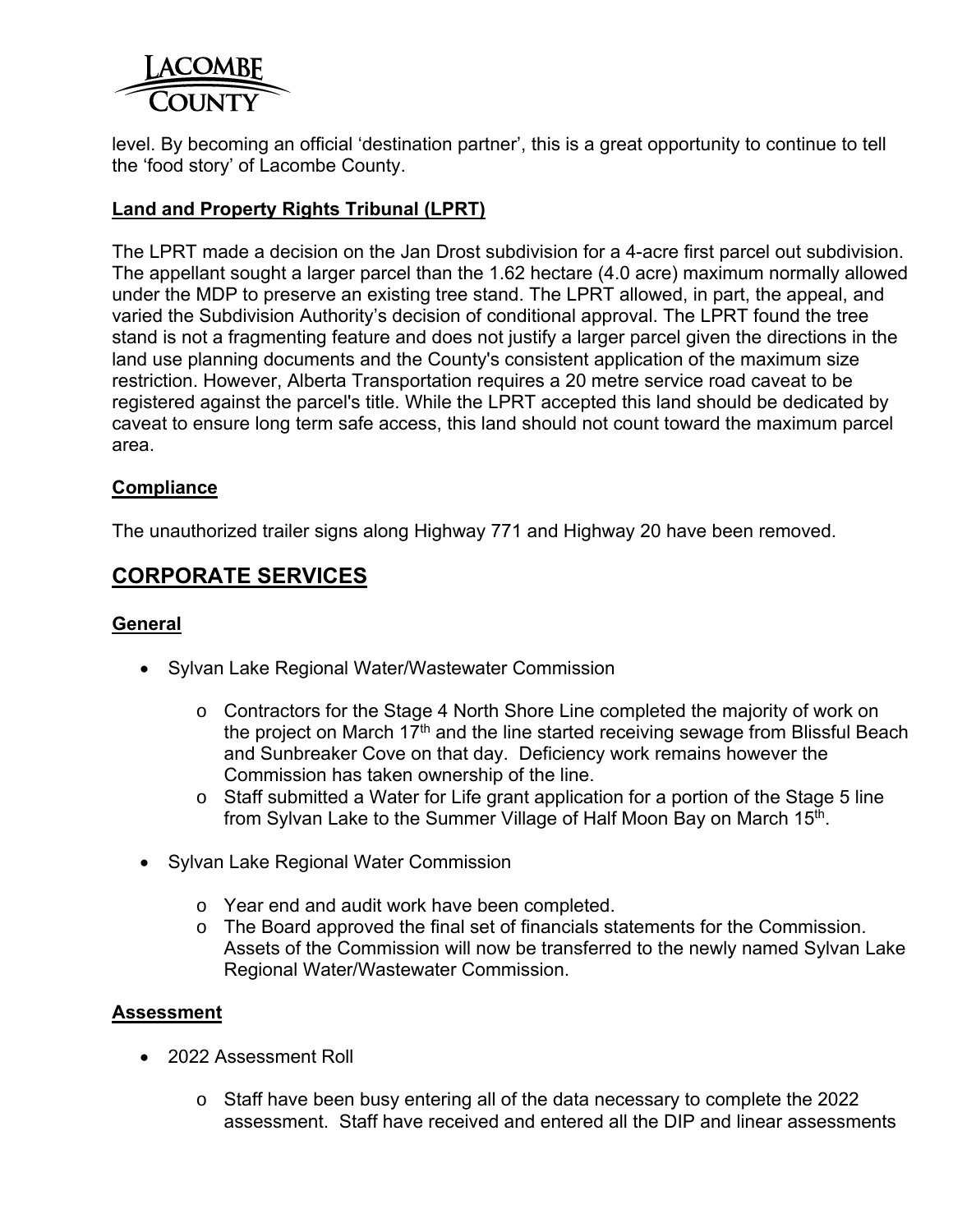

- o Staff have completed the audit checks with the Province with regard to assessment values for 2022. The assessment roll met all the quality standards, and the assessment roll has been declared by the County's assessor.
- $\circ$  Taxable assessments are 2.7% more than what was used in the budget estimates. The live assessment is up 2.5% from the 2021 tax year.
- $\circ$  Staff is also busy checking all annual additions (we do this every year) to ensure completeness and accuracy of the data. Any correction will be made as a section 305 change. Once complete staff will begin the reinspection cycle process.
- 2022 Tax Enforcement
	- o Staff are now finalizing the Tax notifications to be registered on titles. The deadline to file is March 31st.
	- o As of March 17, there are 46 properties (excluding non-DIP/Linear) with a total of \$278,000 taxes owing.
- Designated Industrial Property Appeals
	- o The preparation work on this appeal continues. The Provincial Assessor, County staff and the complainant's representatives inspected the buildings under appeal. As a result of these inspections, 17 buildings have been or will be withdrawn from the appeal.
	- o There are still some issues concerning Machinery and Equipment valuations to be resolved. These issues revolve around the original construction estimates and previous Court of Revision decisions which date back to the early 80's. Finding documentation on this history has been part of the challenge.

# **Information Technology**

- Virtual Server Upgrades & Migration / Switch Replacement Project
	- o Work is well underway with the County's contractor ESTI to perform an array of upgrades to the County's Virtual Servers that will get their management software

to the current version, tighten their overall security, simplify patching, and maximize their performance.

- o The other deliverable of the County's engagement with ESTI is to configure and deploy two new 10GB high speed switches to replace old switches that have reached end-of-life. Staff anticipate the project to be completed within the next two weeks.
- Microsoft Training
	- o Microsoft has assigned a new Public Sector specialist to Lacombe County's account and IT had the opportunity to meet with the specialist to do an overview of our Microsoft software products and licensing.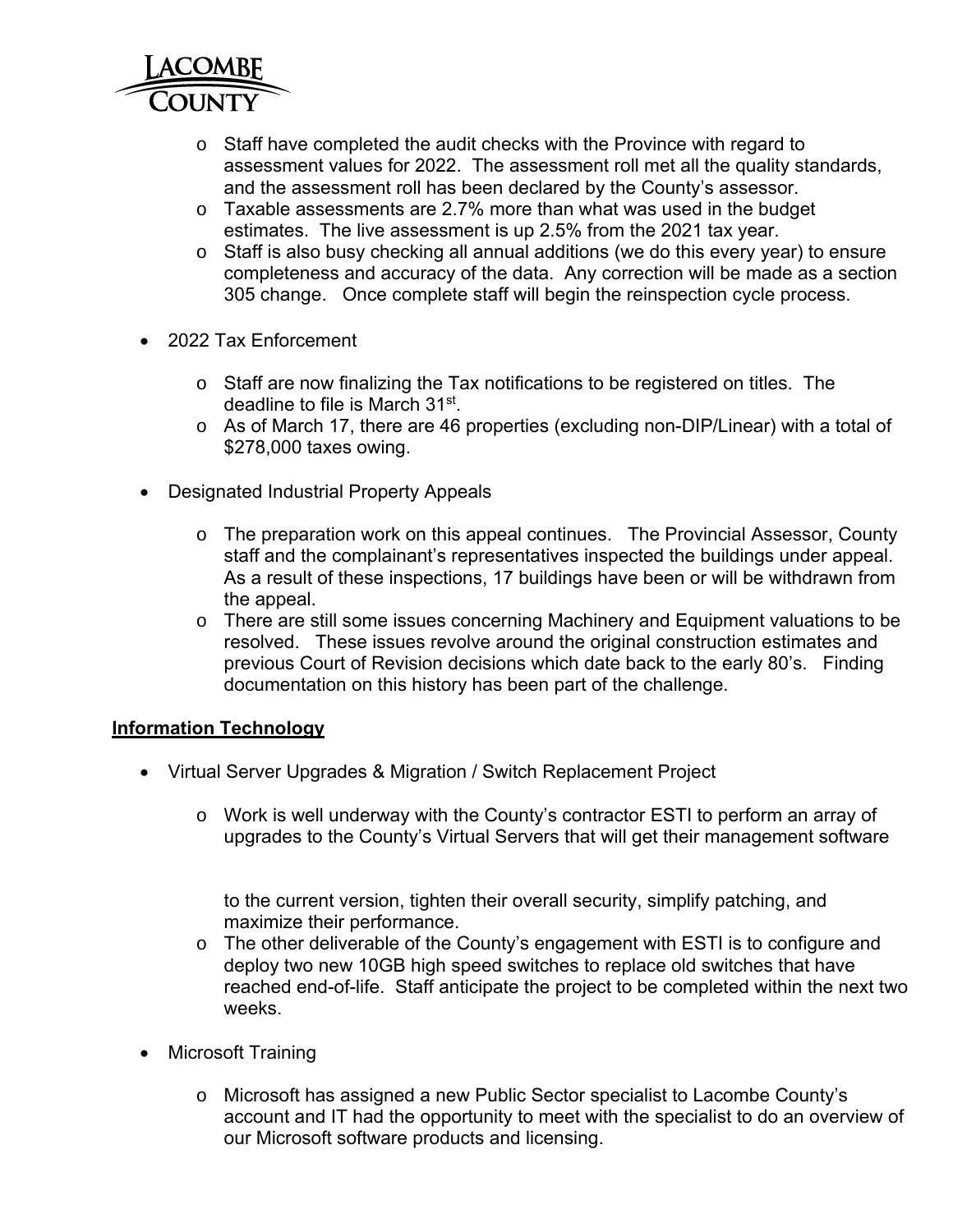

- o During this meeting, staff were advised that Microsoft has invested considerable time and resources to establish a new suite of group training programs that will be available to staff and Council at no additional cost to the County.
- $\circ$  As more information becomes available all staff and Council will be advised of the available training courses from which they can choose.
- Fire Permit System
	- o The Fire Permit system has been activated on the County website since the beginning of March and will remain active until the end of October.
	- o All of the data storage and automated processing of the permits is performed within the County's SharePoint Online platform.

# **OPERATIONS**

# **Public Works Shop**

- Scheduled monthly services and commercial vehicle inspections are complete on heavy equipment and light/heavy duty trucks.
- All 2022 capital except for the two pickups have been ordered.
- All gravel trucks have been inspected and repairs to hoses, hose clamps and electrical wiring has been completed resulting from the fire investigation on truck 580.
- The replacement truck for the one lost in the fire is now operational.
- The main shop salt shed tarp had an 8-foot rip from the recent windstorms. Whiteline Shelters has since put a patch on which we hope will work.
- Work continues on the road construction equipment in preparation for the upcoming season.

# **Maintenance Crews**

- The brushing program is making good progress for general safety spots as well as 2022 road construction projects.
- The gravel stockpiling program is complete and other materials are being stockpiled in preparation for this year's projects.
- Springs and culverts have required more attention with the warm and fluctuating weather.

# **Construction**

- Planning, design, and landowner discussions are underway for the 2022 construction program.
- Construction is complete on C2352, just waiting on power pole moves. C3841 (off Highway 11 near Red Deer River) is complete.
- Construction is complete on C3926 (east of Highway 20). 80% of reclamation and 90% of fencing completed.
- Construction is complete on C0401 and C3951 (west of Highway 766) with fencing and reclamation yet to be completed.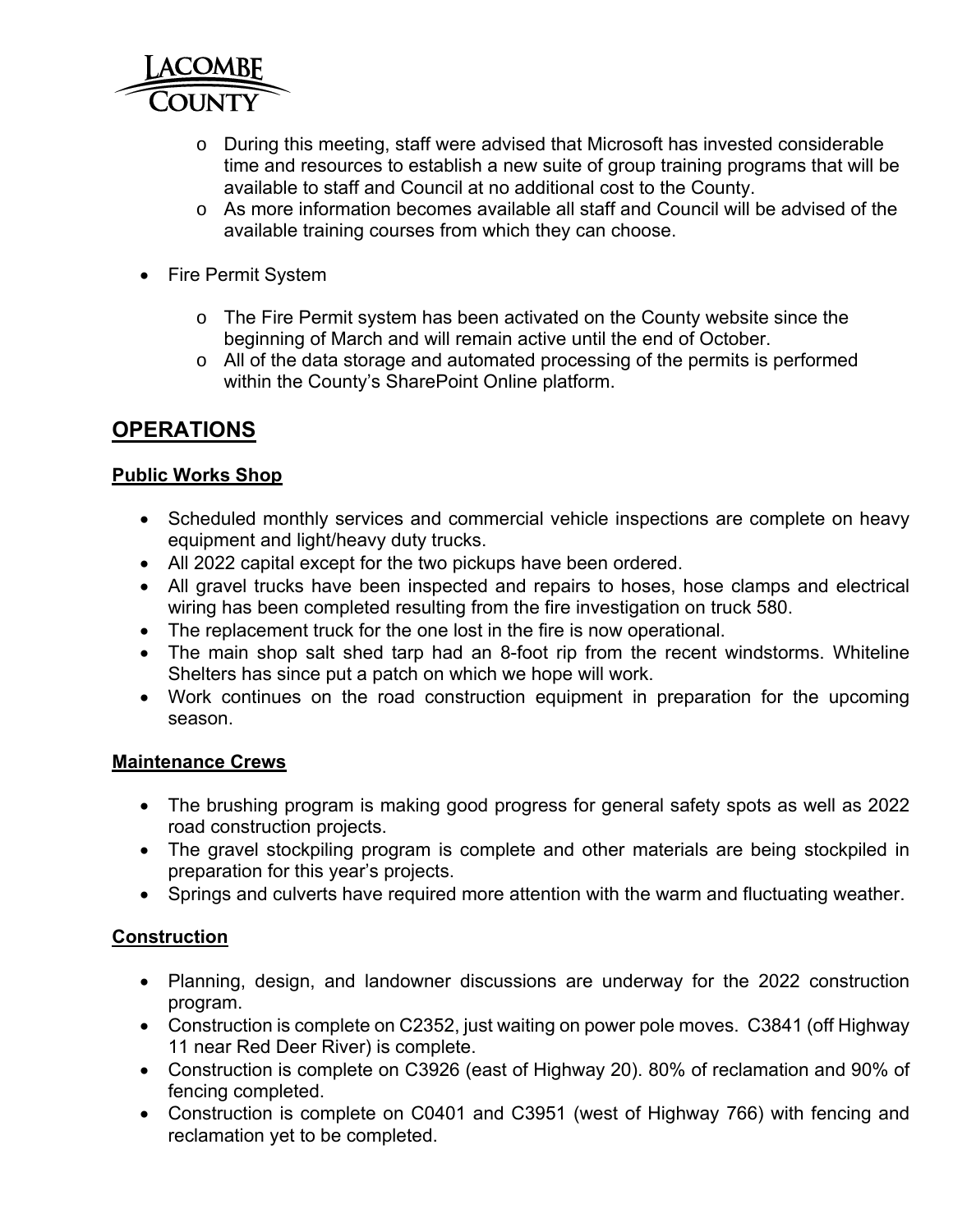

- Construction on C2331 (Meston Road) is complete with fencing and reclamation to be completed.
- Construction on C4023 (Posti Road) is complete, with fencing and reclamation still outstanding.

# **Parks**

- Weekly/monthly playground inspections are complete with all sites in good repair.
- Bathrooms and garbage receptacles are checked and maintained weekly.
- Annual audit playground inspections have also been completed for 2022 with all sites in good repair and safe for use.
- Preparations have begun to implement paid parking at Sandy Point and Sunbreaker Cove this season.

# **Health and Safety**

- Monthly safety meetings were held for all Operations staff. Safety meetings are virtual due to covid restrictions.
- Two new members have joined the Joint Worksite Health and Safety Committee, Bryce Maschio and Peter Duke, replacing Brandon Maier and Nicole Plewis.
- Orientations for new staff, first aid training and WHMIS refreshers have been undertaken.

# **Additional Information**

- Preparation for the widening and paving of the Lockhart Road is continuing, with landowner meetings ongoing.
- Bridge designs for 2022 construction are being finalized with tenders to follow shortly.
- The contract gravel haul is complete from the Smith Pit (Clearwater County) to the McDonald Stockpile south of Eckville. The haul was delayed by bad weather on occasion but overall, the project went well and on budget.
- Development has been busy with much of the work relating to Lincoln Ranch and Sandy Point.

# **COMMUNITY SERVICES**

# **AGRICULTURE**

# **Agricultural Plastics Program**

The amended agreement was received from CleanFarms to extend the Ag Plastics Recycling Program to August 2023. This season, 34-grain bag rolls and 18 twine bags have been collected and delivered to Prentiss Waste Transfer Site for delivery to the Agriculture Plastic Recycling Center. Grain bag rolling services begin in October and are completed the following March. Grain bag rolling services are provided free of charge to agriculture producers in Lacombe, Ponoka, and Red Deer Counties.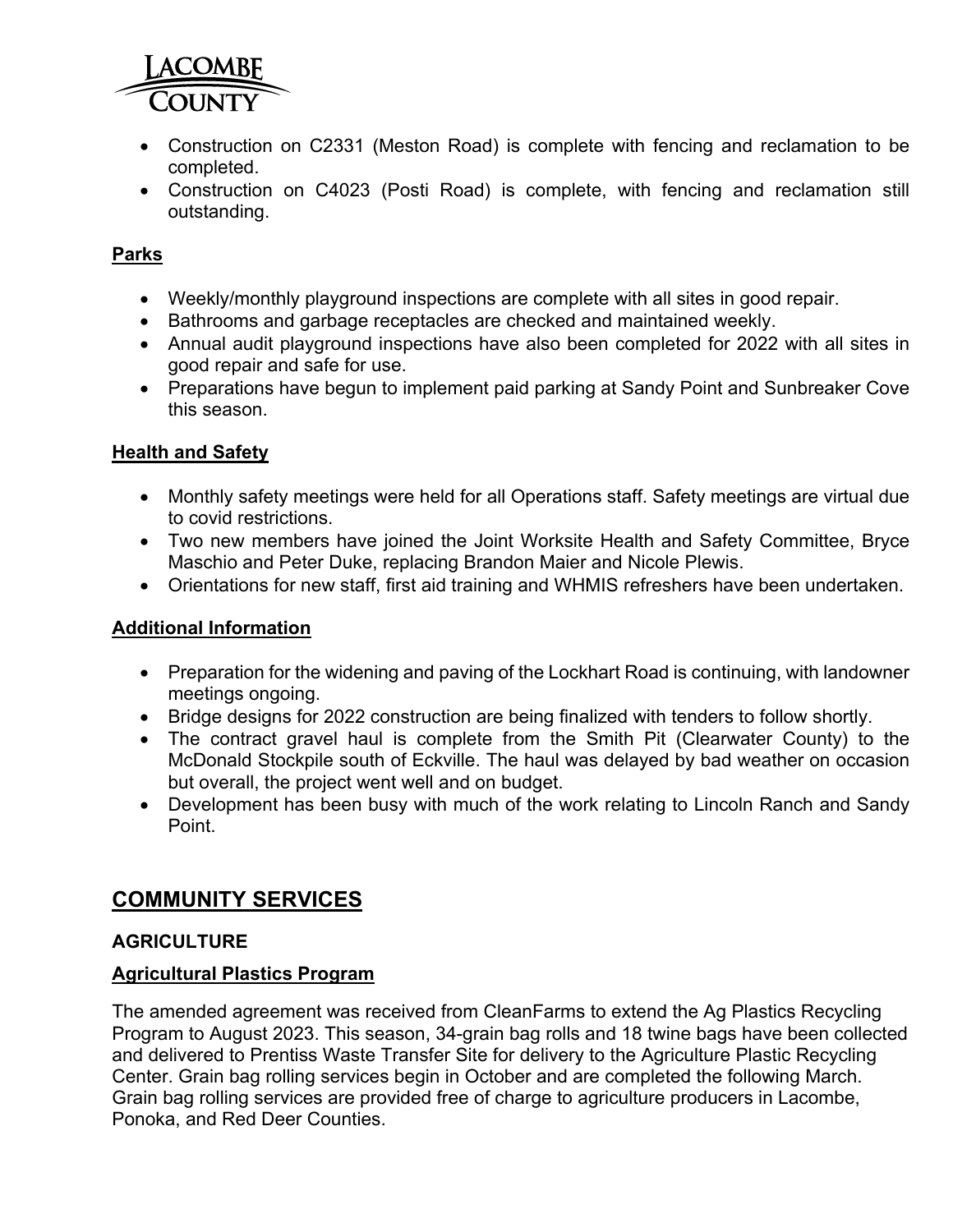

# **Extension**

Soil Conservation Campaign through publications in County News articles for March, April, and May. As well as a series of webinars supporting soil conservation actions from August to November.

### **Upcoming Extension Activities**

March 15<sup>th</sup>, 2022: Marketing your Product for the First Time – Virtual Workshop, 17 registered.

April 2022: Wild about Bees Program. New seed mix ordered with a change to the composition to include a higher percentage of wildflowers and a lower percentage of bunch grasses. Will be available for sale at the front desk.

April 1, 2022: Spring Tune-Up – Lacombe Memorial Center – The Farm Safety Center will be in attendance promoting their "Sustainable Farm Families Initiative". Also in attendance will be the Wolf Creek PCN, Lacombe FCSS, Just Safety PPE, Ag Safe Alberta, and Alberta Mental Health. The Man Van has canceled, as they have been mandated not to attend events until June.

June 16, 2022 – Children's Farm Safety Day – 6 schools booked. Will be hosting a BBQ.

### **ENVIRONMENTAL SERVICES**

#### **Municipal Energy Champion Program**

A baseline assessment was completed for the Municipal Energy Champions program. This provides a local context of any existing energy management practices and begins to define the scope of energy analysis for each municipality.

#### **Wildlife Corridor Workshop**

Lacombe County hosted a Wildlife Corridor Workshop online in conjunction with Agroforestry and Woodlot Extension Society. Participants learned about the importance of establishing and maintaining wildlife corridors on the landscape. 30 individuals signed up for the workshop and nine attended.

### **CPO SERVICES**

| Occurrence<br>Reports | Road Use Agreements                   | Community<br>Hours                     | Lacombe County                | Communities                   |  |
|-----------------------|---------------------------------------|----------------------------------------|-------------------------------|-------------------------------|--|
|                       | <b>Travis MJ Permits</b>              | Required                               | <b>Citations Issued</b>       | <b>Citations Issued</b>       |  |
| County 4              | 96                                    | 98                                     | 21                            |                               |  |
| Comm.10               | Planning & Development<br>Occurrences | Community<br><b>Hours</b><br>Completed | <b>Written Warnings</b><br>13 | <b>Written Warnings</b><br>22 |  |
| <b>SRO 10</b>         |                                       | 103                                    |                               |                               |  |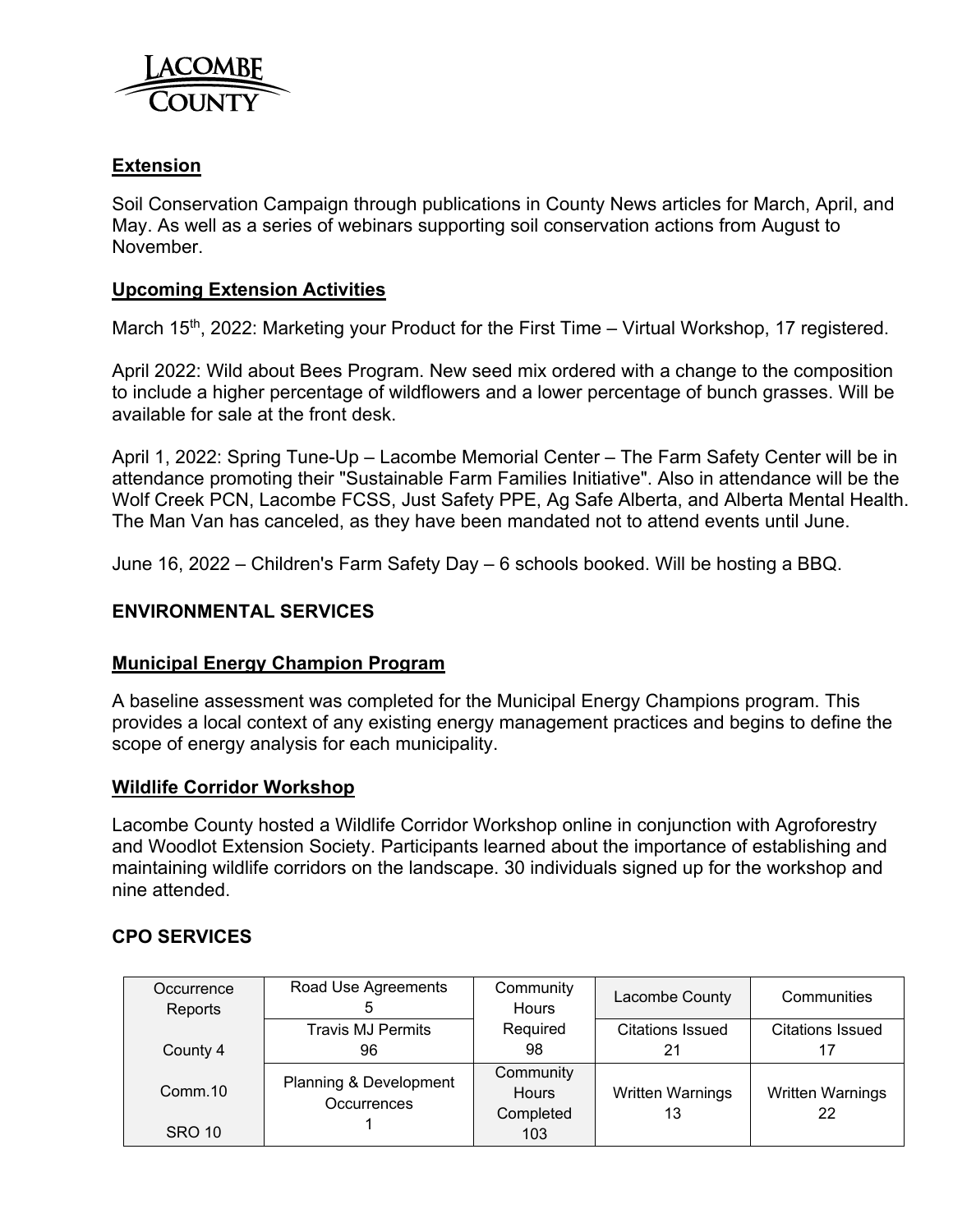

### **Peace Officer Highlights**

With increasing temperatures, we have seen an increase in speeding offenses throughout the County. Officers continue to conduct joint forces operations with our local partners to target problem areas and focus on key areas of concern as identified in our Traffic Safety Plan. CPO Services currently has 4 radar speed signs with a  $5<sup>th</sup>$  speed sign being deployed within the next month.

In February our Officers saw members of the public at odds with both Provincial and Federal governments regarding COVID-19 restrictions. Several "Freedom Convoys" and even a planned student walkout took place. These events created a significant resource draw on CPO Services as officers were deployed to the affected areas for public safety and infrastructure protection. Fortunately, these events did not turn into blockades or cause serious safety concerns that were experienced throughout the province. CPO Services worked alongside the RCMP and Alberta Sheriff Traffic Operations in response to these events.

Our School Resource Officer (SRO) had another busy month and conducted 7 presentations, attended 2 special events, and conducted 1 investigation. With February highlighting antibullying and bullying awareness, our SRO donned a pink shirt and spoke to various grade 3, 4, and 9 classes.

#### **FIRE**

### **Incidents**

| <b>ALIX</b>         |                              | <b>BENTLEY</b> |                      | <b>BLACKFALDS</b>             | <b>CLIVE</b>               |                | <b>ECKVILLE</b>                |              | <b>LACOMBE</b>    |              | <b>TOTAL</b>        |        |
|---------------------|------------------------------|----------------|----------------------|-------------------------------|----------------------------|----------------|--------------------------------|--------------|-------------------|--------------|---------------------|--------|
| Village             | County                       | Town           | County               | County                        | Village                    | County         | Town                           | County       | City              | County       | Muni                | County |
| 14                  | 7                            | 1              | 4                    | $\overline{2}$                | $\mathbf 0$                | $\overline{7}$ | 2                              | 5            | 19                | 13           | 36                  | 38     |
| $\overline{21}$     |                              | 5              |                      | $\overline{2}$                |                            | $\overline{7}$ | $\overline{7}$                 |              | 32                |              | $\overline{74}$     |        |
|                     | Largest Type<br>Largest Type |                | Largest Type         |                               | Largest Type               | Largest Type   |                                | Largest Type |                   | Largest Type |                     |        |
| <b>EMS Assist</b>   |                              |                | Vehicle<br>Accident  |                               | <b>Mutual Aid</b>          |                | Vehicle<br>Accident            |              | Alarms<br>Ringing |              | Vehicle<br>Accident |        |
|                     |                              |                |                      |                               |                            |                |                                |              |                   |              |                     |        |
| <b>Fire Permits</b> |                              |                | <b>Current Month</b> | 0                             | <b>Fireworks</b><br>Permit |                | Current<br>Month               |              | $\mathbf 0$       |              |                     |        |
| Year to Date        |                              |                | 0                    |                               |                            |                |                                |              | Year to Date      |              | $\mathbf 0$         |        |
|                     |                              |                |                      |                               |                            |                |                                |              |                   |              |                     |        |
|                     | Monthly Invoice<br>Total     |                | 13                   | New Policy<br><b>Invoices</b> |                            | 4              | <b>Total Invoice</b><br>Amount |              | \$10,890.00       |              |                     |        |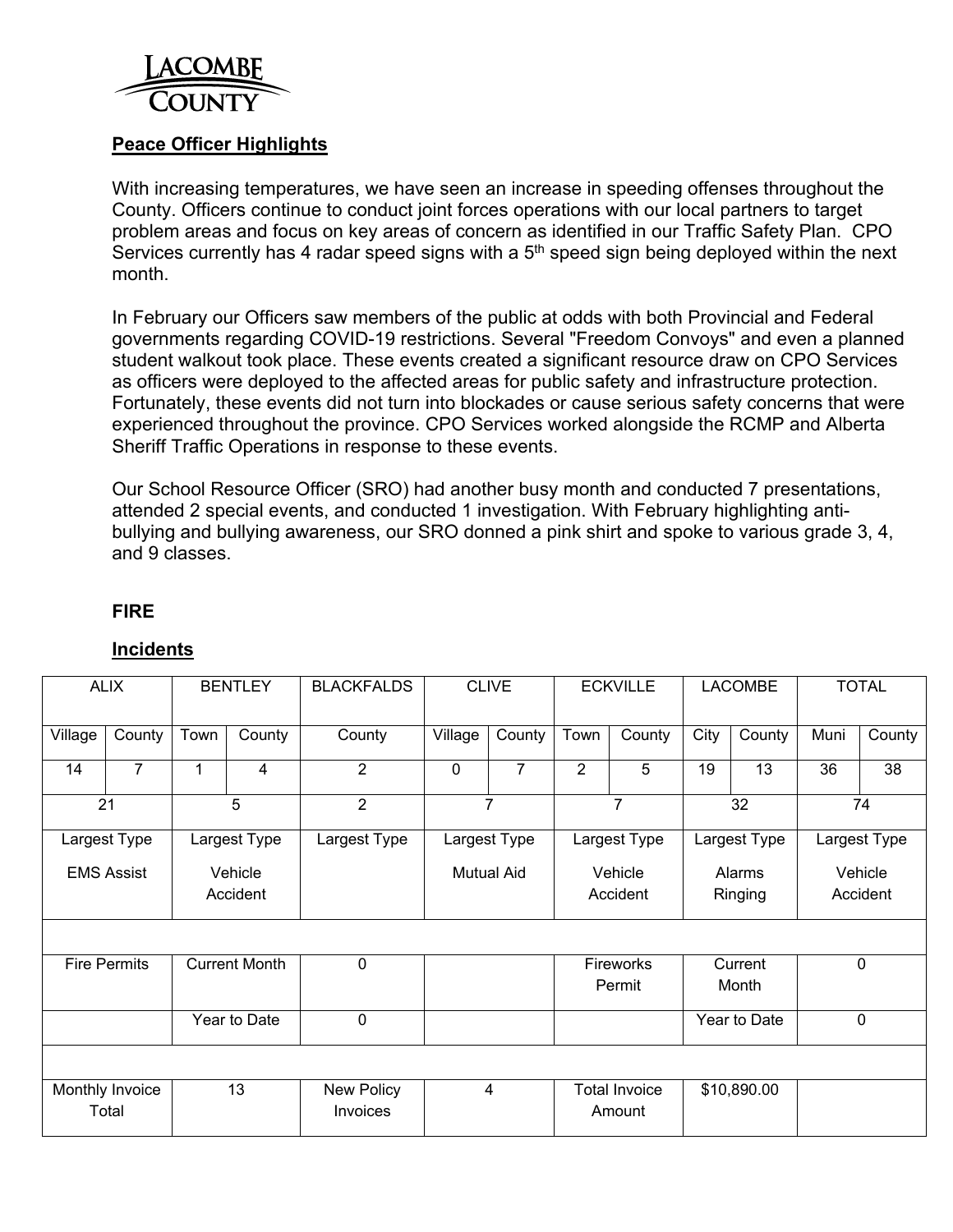

# **Activities**

In February crews from Alix and Clive responded to a significant total loss fire in the Village of Alix. Also, crews from Bentley and Eckville responded to a room and contents fire within the County. Both significant incidents contributed to a busy February compared to 2021 which had 45 responses.

### **EMERGENCY MANAGEMENT ACTIVITIES**

Three Lacombe County staff attended the NAIT All-Hazards Incident Management Academy. This consisted of two 4-day courses certifying staff in Incident Commander and Situation Unit Leader roles and one 2-day course certifying staff in the Liaison Officer role. All three courses add significant strength to Lacombe County's incident management capabilities.

### **UTILITIES**

#### **Lakeview Estates**

Lakeview Estates' naturally occurring fluoride sample for 2022 came back from the lab at a concentration of 2.42 mg/L. Alberta Environment & Parks (AEP) maximum acceptable concentration (MAC) is 2.40 mg/L. This exceedance was reported as a contravention, with two more samples being taken and a letter being sent to AEP as per provincial chemical exceedance protocols. The provincial fluoride limit of 2.40 mg/L is currently under review and may align with Environment Canada's limit of 1.5 mg/L which would lead to an upgrade in water treatment for Lakeview Estates.

#### **Wildrose**

The last two connections that Thompson's Ditching needs to make in this subdivision are KTM Sales and The Stretch Construction Condos. Thompson's is currently working on KTM Sales and will continue with the condos once completed.

#### **DIRECTOR**

#### **CPO Services**

The recruitment and selection for a replacement Community Peace Officer has been completed, barring any unforeseen circumstances, Community Peace Officer Services will be at a full complement of officers May 3rd.

#### **Fire**

Based on discussions, which occurred during the Intermunicipal Collaboration Framework process, Administration from Lacombe County and the City of Lacombe continue to meet and explore a proposed Fire Services – Contract Services Delivery Model. This exercise explores the possibility of moving from the current Lacombe Fire Department Cost Share Model to a City of Lacombe Service Delivery Model.